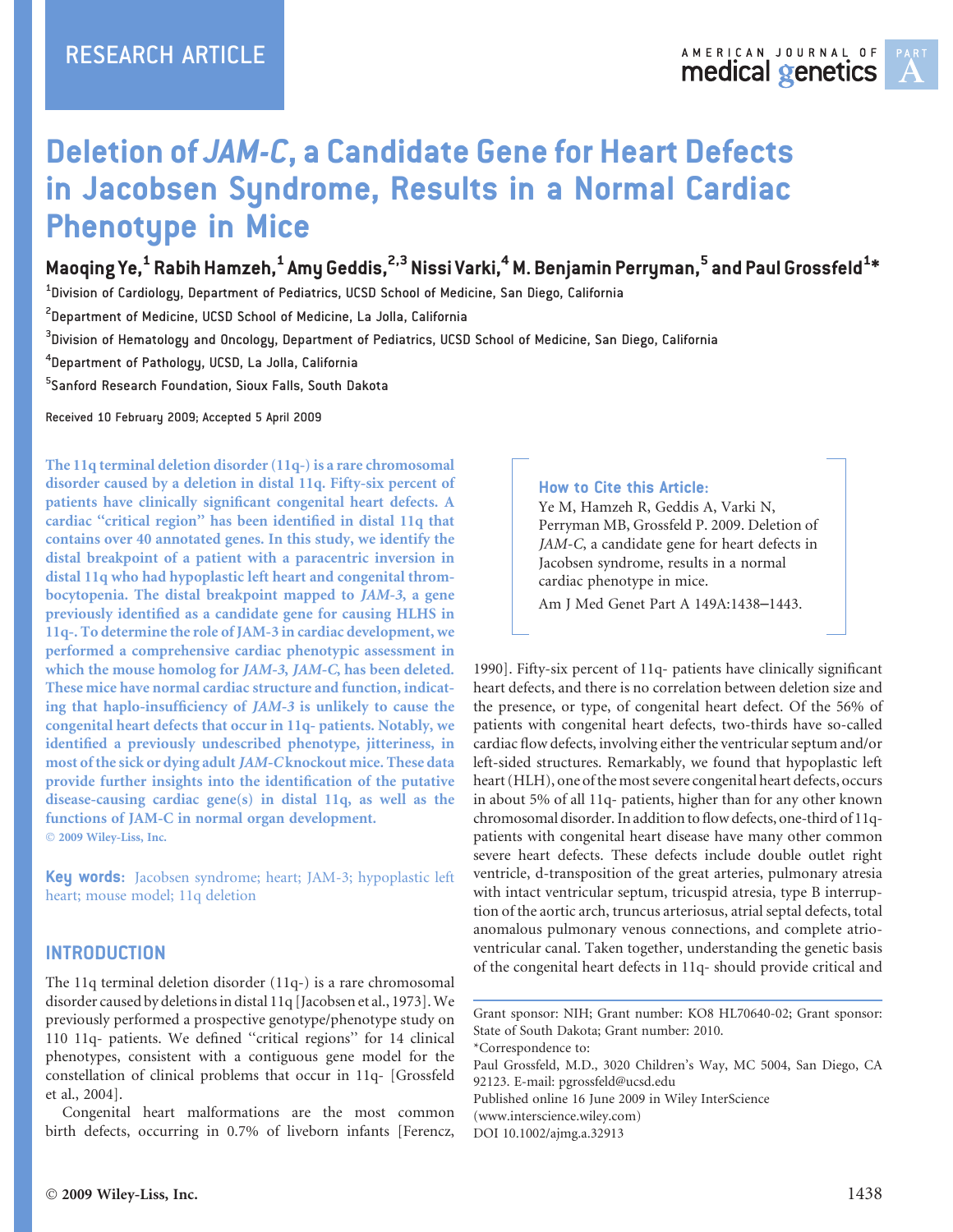novel insights into the pathogenesis of many of the major congenital heart defects that occur in the general population.

We [Grossfeld, 2008, unpublished work] and Phillips et al. [2002] have identified the smallest size terminal deletion in 11q- in association with congenital heart defects to be about 7 Mb. This cardiac ''critical region'' contains over 40 annotated genes. Based on mapping and gene expression data, Phillips, et al., proposed junction adhesion molecule (JAM)-3 as a candidate gene for causing at least a subset of the congenital heart defects in 11q-, including HLHS.

JAM-3 is a member of the IgG superfamily of molecules [Ebnet et al., 2003]. Previous studies have demonstrated that the JAM-3 protein is on the surface of platelets [Santoso et al., 2002], and that haplo-insufficiency of JAM-3 might contribute to the platelet disorder in 11q- (Paris–Trouseau syndrome). In mice, the JAM-3 homolog, JAM-C, is also required for normal motor neuron function [Scheiermann et al., 2007]. The role of JAM-3 in heart development is unknown. Previous studies [Phillips et al., 2002] have demonstrated that *JAM-3* is expressed in the human embryonic heart, specifically the aorta, aortic valve, and left ventricle. Immunostaining using a JAM-C-specific antibody demonstrated robust expression of JAM-C in the epicardium of the atria, ventricles, and outflow tract, by ED11 in mice. JAM-C expression was also detected in the myocardium, by ED11 [Grossfeld, unpublished work]. Interestingly, up to 90% of homozygous JAM-C knockout mice die on the first day of life, appearing cyanotic and in respiratory distress [Praetor et al., 2009].

In this report, we mapped the distal breakpoint of a paracentric inversion in 11q in a patient with HLH and thrombocytopenia, two common problems in patients with 11q [Grossfeld et al., 2004]. The distal breakpoint mapped to the JAM-3 gene, suggesting that disruption of JAM-3 was disease-causing in this patient. Our data, combined with previous studies, implicate JAM-3 as a strong candidate gene for causing at least a subset of the congenital heart defects that occur in 11q-. Towards that end, we performed a comprehensive cardiac phenotypic analysis on JAM-C gene-targeted knockout mice. In a BL6/129 mixed genetic background, JAM-C knockout mice have structurally normal hearts. We discussthe implications of these findings with respect to the identification the disease-causing gene(s) for congenital heart defects in distal 11q.

#### **METHODS**

- (1) All human studies were performed in compliance with the UCSD Internal Review Board protocol.
- (2) FISH mappingHuman BAC clones were used to perform FISH on metaphase chromosomes as described previously [Grossfeld et al., 2004]. At least ten metaphase cells were analyzed for each probe used.
- (3) Embryo dissection and histological analysisFemaleswith copulation plugs were considered to be at embryonic development day 0.5 (E0.5) of gestation. Pregnant females were euthanized at E18.5 of gestation, and embryos were dissected for histological analysis as described previously [Liang et al., 2007]. Adult mice were euthanized and the heart was dissected for histological analysis.

(4) Mouse echocardiographyTransthoracic echocardiograms to assess cardiac structure and function were performed as described previously [Bose et al., 2007].

#### RESULTS

## Identification of a Patient With Hypoplastic Left Heart, Congenital Thrombocytopenia, and, a Paracentric Inversion (inv11q23.3-q25)

The proposita was full-term female infant born by natural delivery after an uncomplicated pregnancy to a 21-year-old mother and 27-year-old father. Immediately after birth, she was noted to be cyanotic. A cardiac evaluation revealed HLH. In addition, she was found to have severe thrombocytopenia, with a platelet count of  $\sim$ 20 K. Karyotype analysis was performed and revealed the presence of a paracentric inversion in 11q (inv11q23.3-25). Parental karyotypes were normal, indicating that the inversion was a de novo event. The patient underwent a Norwood procedure as a neonate, and had a prolonged and complicated postoperative course. At age 5 months, she developed multiple thrombi, including in her heart and coronary arteries, resulting in myocardial infarction. The parents elected to withdraw support and she expired shortly thereafter.

## Mapping of the Distal Breakpoint of the Paracentric Inversion

Consent to obtain blood was obtained through a UCSD Internal Review Board approved protocol. Metaphase chromosomes were prepared from peripheral blood lymphocytes.Mapping ofthe distal translocation breakpoint was performed by fluorescence in situ hybridization (FISH) using commercially available human BAC clones, as described previously [Grossfeld et al., 2004]. The distal breakpointwasfound to bewithin a 70 kb region spanning exon 1 of the JAM-C gene (Fig. 1).

## Genomic Structure of the JAM-C Gene and **Generation of Gene-Targeted JAM-C Knockout Mice**

The human JAM-3 gene consists of 9 exons spanning an 83 kb region in distal 11q, approximately 1 Mb from the telomere. The gene encodes a 355 amino acid protein that has a predicted signal sequence at the amino terminus, followed by two immunoglobulinbinding domains. It is conserved in humans and mice. In mice, the JAM-3 homolog, JAM-C, encodes a 310 amino acid protein that is 87% identical to the human gene. The shorter form in the mouse is due to a shorter exon 1 sequence, the exon that encodes the predicted signal sequence. In the mouse genome, JAM-C also consists of nine exons spanning a 58 kb region. The JAM-C gene is located on chromosome 9 in the region syntenic to the Jacobsen syndrome region in distal 11q, and the order of the genes in this region has been completely conserved (Dr. Charles Shaw Smith, personal communication). Gene-targeted JAM-C knockout mice were kindly provided by Dr. Sherman Fong (Genentech), which were purchased from Lexicon Genetics (Houston, TX) [Praetor et al., 2009]. The micewere bred into a BL6/129 mixed background.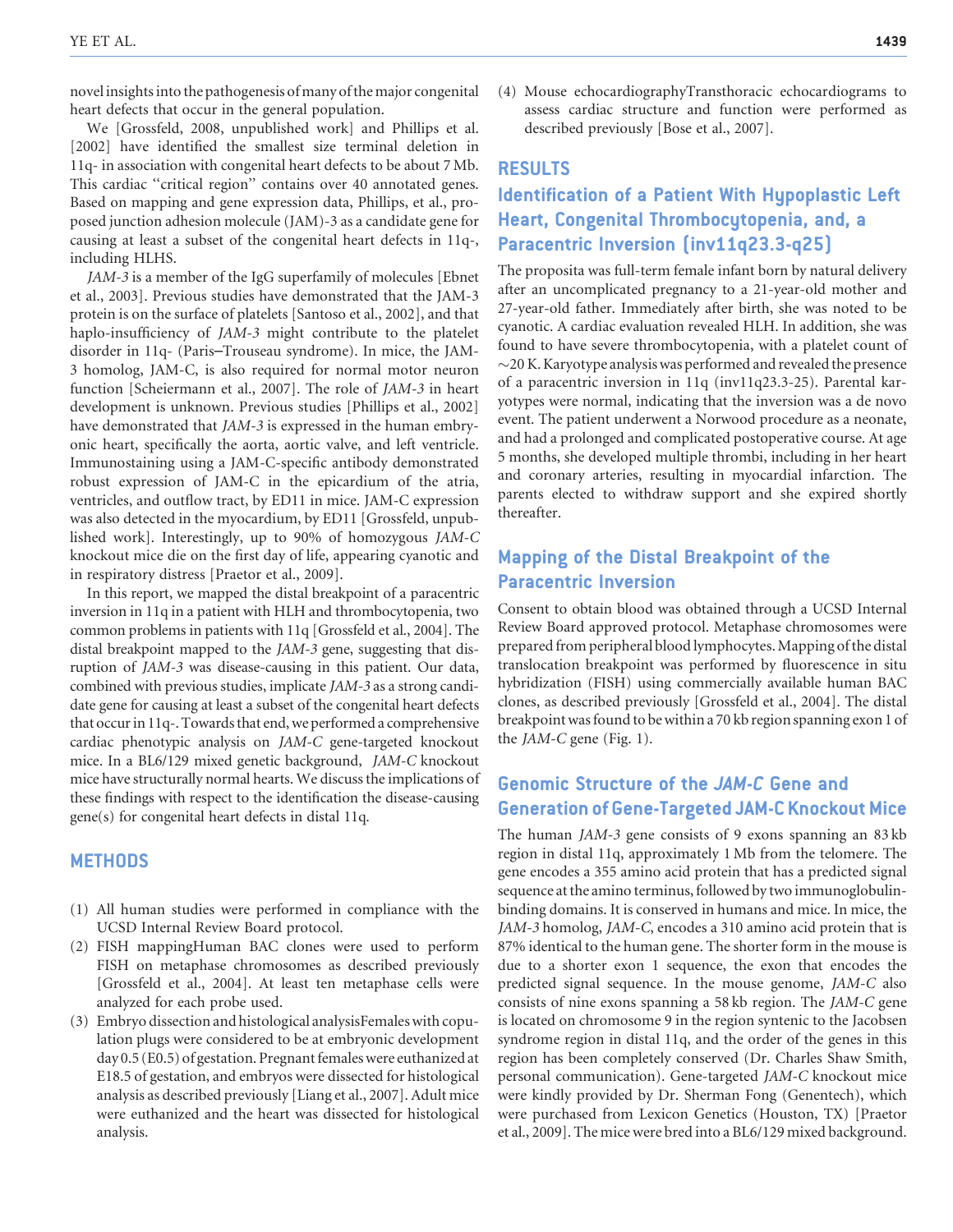



FIG. 1. Mapping of distal breakpoint of paracentric inversion in a patient with hypoplastic left heart and congenital thrombocytopenia. A: FISH demonstrating split signal in chromosome 11q using the subtelomeric probe RP11-773L2, indicating the breakpoint is within the region of the probe. A chromosome 11 centromeric probe was used to identify chromosome 11. Both probes are shown in red. The inverted chromosome is in the upper right corner (two signals in 11q), and the normal chromosome is in the right center of the panel (one signal). B: Schematic diagram indicating exact location of the distal breakpoint using overlapping human BAC probes.

#### Analysis of ED17.5–18.5 JAM-C Knockout Mice

Initially, five ED17.5–18.5 JAM-C null embryos and seven wildtype littermate controls underwent histopathologic analysis of their hearts. We hypothesized that if haplo-insufficiency of JAM-3 caused HLH in the 11q- patients, then deletion of JAM-C in mice would cause either HLH or possibly a less serious cardiac flow defect such as isolated valve abnormalities or ventricular septal defects. The hearts from all five mutants had normal structure, specifically normal chamber sizes, an intact atrial and ventricular septum, and normal valves (Fig. 2, Table I).



FIG. 2. Gross and histologic analysis of JAM-C null knockout mouse heart, and wild-type littermate control, indicating no structural heart defects in the mutant heart. [Color figure can be viewed in the online issue, which is available at www.interscience.wiley.com.]

#### TABLE I. Echocardiographic Analysis of Surviving JAM-C Knockout Mice

| Genotype                        | WТ                | K <sub>0</sub>    | <b>KO/WT, %</b> |
|---------------------------------|-------------------|-------------------|-----------------|
| No.                             | $\overline{4}$    | $\overline{4}$    |                 |
| BW, g                           | $26 \pm 2.74$     | $20.75 \pm 2.90$  | 80              |
| HR, bpm                         | $569 \pm 33$      | $515 + 27$        | 91              |
| IVSd, mm                        | $0.67 \pm 0.04$   | $0.61 \pm 0.03$   | 91              |
| LVIDd, mm                       | $3.31 \pm 0.145$  | $3.17 \pm 0.15$   | 96              |
| LVPWd, mm                       | $0.65 \pm 0.035$  | $0.61 \pm 0.03$   | 94              |
| IVSs, mm                        | $1.05 \pm 0.08$   | $1.1 \pm 0.06$    | 105             |
| LVID <sub>s</sub> , mm          | $1.75 \pm 0.10$   | $1.56 \pm 0.12$   | 89              |
| LVPWs, mm                       | $1.25 \pm 0.09$   | $1.1 \pm 0.10$    | 88              |
| Ao-ET, msec                     | $47 + 3$          | $47 + 2$          | 100             |
| Ao-HR, bpm                      | $569 \pm 33$      | $504 \pm 25.5$    | 89              |
| <b>FS, %</b>                    | $47.0 \pm 3.1$    | $50.6 \pm 3.94$   | 106             |
| EDD/PWD                         | $5.10 \pm 0.065$  | $5.24 \pm 0.26$   | 103             |
| VCF, circ/sec                   | $10.15 \pm 1.23$  | $11 \pm 1.15$     | 108             |
| LVDd/BW                         | $0.13 \pm 0.009$  | $0.161 \pm 0.02$  | 124             |
| $LVM(d)$ , mg                   | $67.6 \pm 9.6$    | $55.8 \pm 5.95$   | 83              |
| LV/BW, index $\left[\% \right]$ | $0.258 \pm 0.015$ | $0.275 \pm 0.019$ | 107             |

JAM-C KO mice age range, 8-24 weeks.

WT: wild-type; KO: knockout; BW: body weight; HR: heart rate; IVSd: interventricular septum, diastole; LVIDd: left internal diameter, diastole; LVPWd: left ventricular posterior wall dimension, diastole; IVSs: interventricular septum, systole; LVIDs: left ventricular internal diameter, systole; LVPWs: left ventricular posterior wall, systole; Ao-ET: aortic ejection time; Ao-HR, bpm: aorta heart rate, beats per minute; F: fractional shortening; EDD/PWD: end diastolic dimension (LV)/posterior wall diastole VCF, circ/sec: velocity of circumferential fiber shortening; LVDd/BW: left ventricular dimension, diastole/body weight; LVM(d) mg: left ventricular mass (diastole), milligrams; LV/BW: left ventricle/body weight.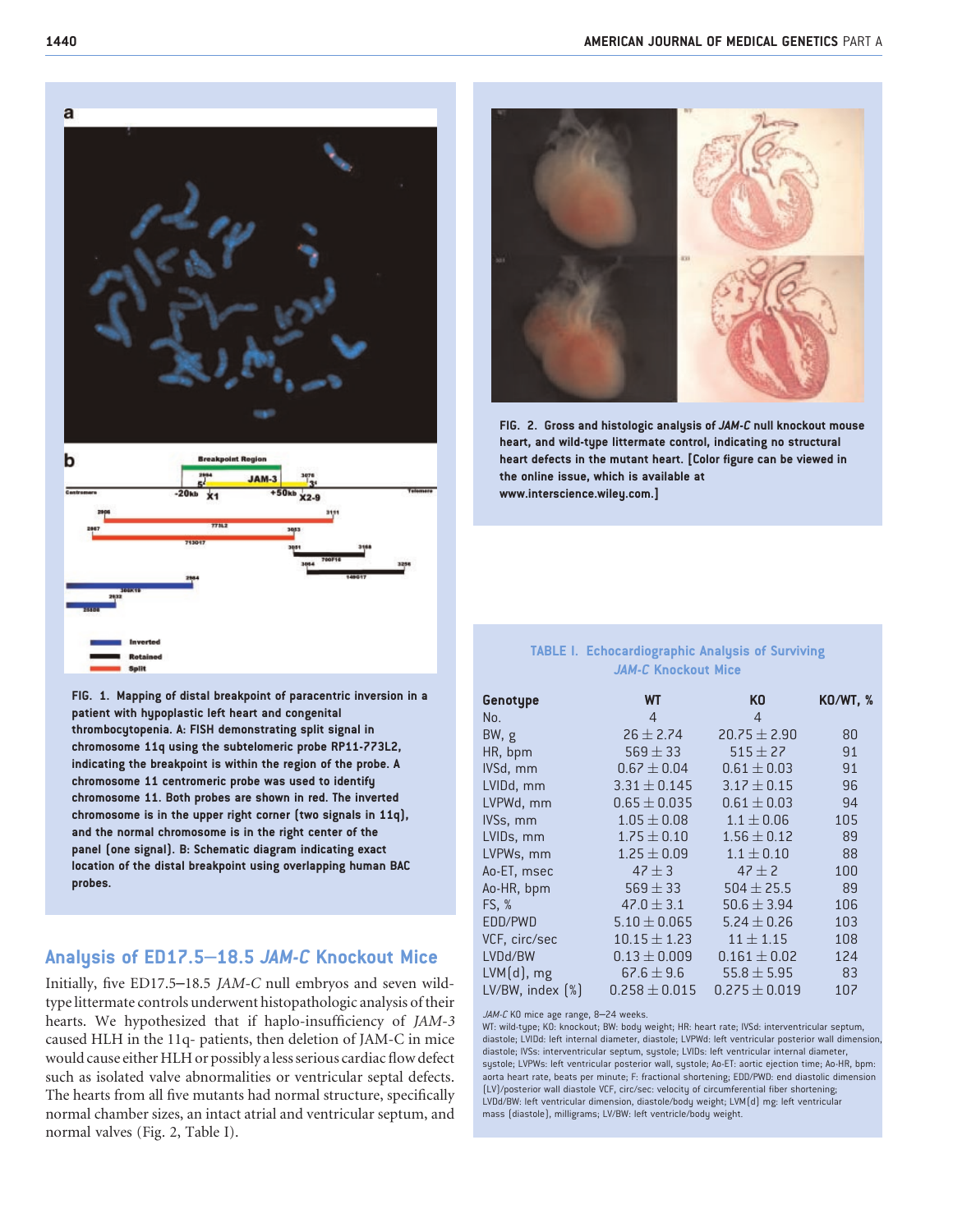|                 |                   | <b>TABLE II. Genotypes of 183 21-Day-Old Mice</b> |              |
|-----------------|-------------------|---------------------------------------------------|--------------|
| <b>WT</b><br>64 | <b>Het</b><br>112 | KO                                                | Total<br>183 |

#### Analysis of JAM-C Null Adult Mice

One hundred eighty-three newborn pups analyzed, and seven homozygous knockouts surviving past the neonatal period were identified (Table II). Three of these mice died spontaneously at ages 4, 5, and 6 months. Of the three mutant mice that died spontaneously, at least two of them appeared sick prior to death. At least one of these was jittery, with decreased activity prior to death. Two of the surviving mutants underwent cardiac analysis at age 2 months, including echocardiography, electrocardiograms, and histopathology. Prior to sacrifice, they had normal activity, were not jittery, but had growth retardation (Fig. 3, Tables III and IV). The two other surviving mutant mice underwent echocardiographic and histopathologic analysis at age 6 months. One of these mice was lethargic and jittery. This mouse also had growth retardation. The other mouse sacrificed at age 6 months appeared mildly ill (slightly decreased activity), jittery, but did not have growth retardation. All four of the surviving mutant postnatal mice had



FIG. 3. JAM-C null and wild-type littermate control, demonstrating mild growth retardation in the mutant (see Table IV). [Color figure can be viewed in the online issue, which is available at www.interscience.wiley.com.]

normal cardiac structure and function. Electrocardiograms were performed ontwo ofthe mutants andwere normal.Cardiac analysis was not performed on the three mice that died.

#### Analysis of Other Organ Systems

Extra-cardiac findings and cause of death. Five of seven JAM-C mutant mice had mild growth retardation, and weighed 17% less thanwild-type littermate controls at age 2 months(Fig. 3,Table IV), although this difference was not statistically significant. In addition to the cardiac analysis, a complete histopathologic organ survey was performed on the two mice (one male, one female) that were sacrificed at age 6 months, along with two wild-type littermate controls. The male mutant lacked mature sperm cells in the epidydimis and seminal vesicles, consistent with a defect in spermatogenesis as described previously [Gliki et al., 2004]. Both mutants had megaesophagus (Fig. 4), also previously reported [Imhof et al., 2007]. All other organ systems analyzed appeared normal in the knockout mice compared to wild-type littermate controls, including the lungs, liver, kidney, brain, thymus, spleen, small and large intestine, and stomach. In addition, platelet counts in the 2-month-old mice were normal (data not shown).

### **DISCUSSION** Cardiac Phenotype

Previous studies, combined with the current study, provide strong evidence implicating JAM-3 to cause the congenital heart defects in 11q-.Towardsthat end,weperformed a cardiac phenotypic analysis on neonatal and adult JAM-C targeted knockout mice. In all cases, the hearts analyzed had normal intracardiac structure, function and rhythm. Although we did not analyze the distal descending aorta (i.e., to rule out coarctation of the aorta), there was no indirect evidence of a critical coarctation of the aorta, for example, ventricular dilation or hypertrophy, in these mice. Because we were not able to analyze the hearts of the three adult knockout mice that died, we cannot exclude the possibility that they died either from an arrhythmia, and/or from acquired heart disease. Nonetheless, our results indicate that loss of JAM-C in mice, in a mixed genetic background, does not cause the congenital heart defects that occur in human patients with 11q-.

Recently, Wenger et al. [2006] described a patient with many of the clinical features of 11q-. This patient had an interstitial deletion in distal 11q, within the region of the terminal deletions that had been reported previously in 11q-. Interestingly, this patient had a severe congenital heart defect, double outlet right ventricle. The distal end of the interstitial deletion in this patient was just centromeric to JAM-3. Consistent with this, we subsequently found by array comparative genomic hybridization mapping that the patient with the paracentric inversion also had an interstitial deletion centromeric to JAM-3 (data not shown). Most recently, two siblings with interstitial deletions in distal 11q and congenital heart defects have been reported [Van Zutven et al., 2009]. One patient had an atrial and ventricularseptal defect, hypoplasia of the aortic arch and a patent ductus arteriosus. The sibling had HLH. The deletion in both of these siblings was 8.2 Mb, with the distal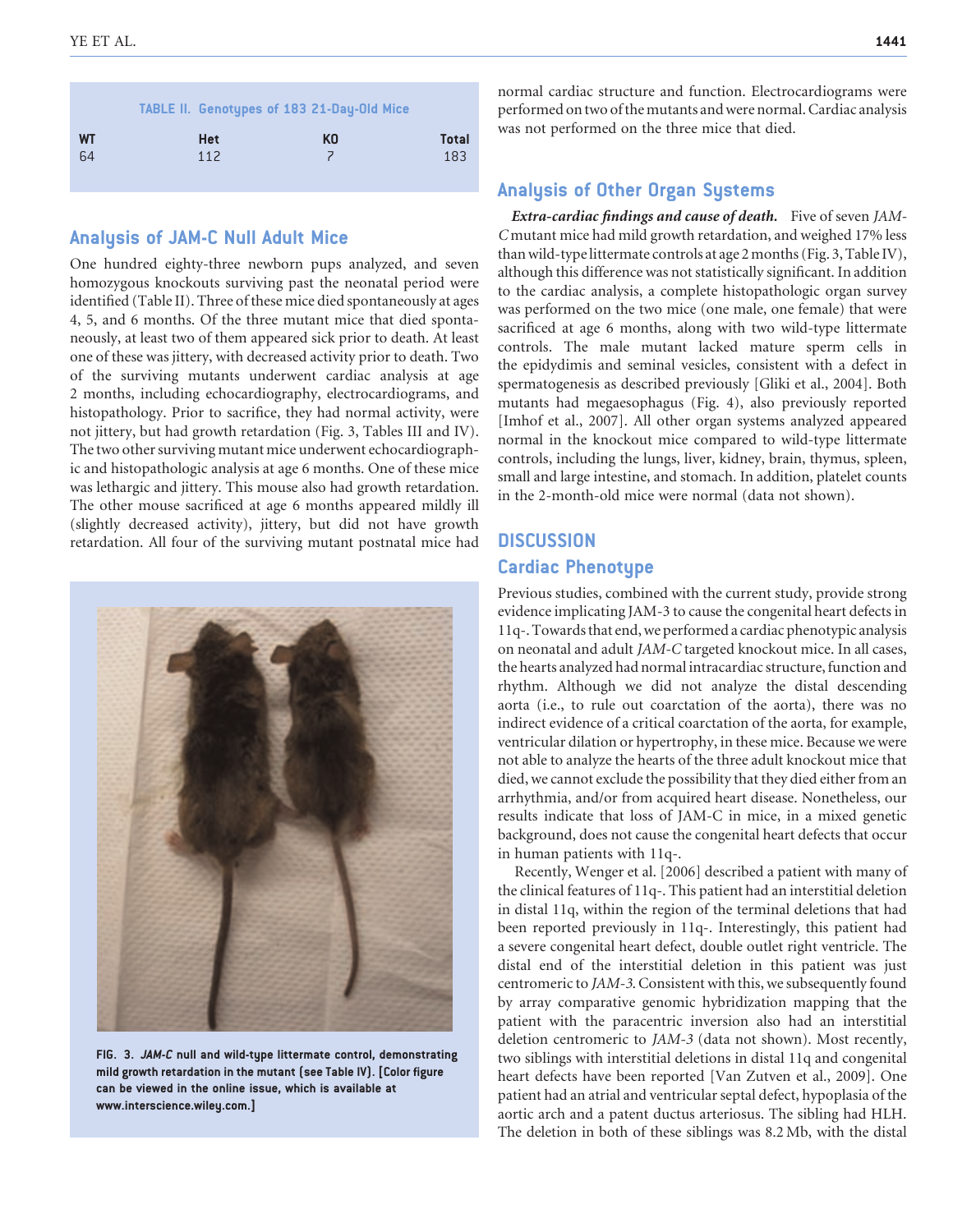| -----          |     |            |                           |                  |                |           |              |                          |
|----------------|-----|------------|---------------------------|------------------|----------------|-----------|--------------|--------------------------|
| Mouse $#$      | Age | <b>Sex</b> | <b>Growth retardation</b> | <b>Platelets</b> | <b>Jittery</b> | <b>ME</b> | <b>Lungs</b> | <b>Sick</b> <sup>D</sup> |
|                |     | M          | Yes                       | nl               | No             | <b>ND</b> | <b>ND</b>    | No                       |
|                |     | M          | Yes                       | nl               | No             | <b>ND</b> | <b>ND</b>    | No                       |
| 3              |     | M          | Yes                       | <b>ND</b>        | Yes            | <b>ND</b> | <b>ND</b>    | Yes                      |
| $\overline{4}$ |     |            | Yes                       | <b>ND</b>        | Yes            | <b>ND</b> | <b>ND</b>    | Yes                      |
|                |     | м          | No                        | <b>ND</b>        |                | <b>ND</b> | <b>ND</b>    |                          |
| 6              |     |            | Yes                       | <b>ND</b>        | Yes            | Yes       | nl           | Yes                      |
|                |     |            | No                        | <b>ND</b>        | No             | Yes       | nl           | Yes                      |

#### TABLE III. Extracardiac Findings in Surviving JAM-C Null Mice

ME, megaesophagus.

<sup>a</sup>Mouse #4 was jittery before death, and #5 had not been evaluated for jitteriness within 2 weeks of the time it died, but did not show jitteriness prior to that time.

b<sub>Mouse</sub> #5 was last assessed 2 weeks prior to the time of death, and did not appear ill, mouse #6 appeared severely ill at the time of sacrifice, mouse #7 appeared mildly ill at the time of sacrifice.

breakpoint  $\sim$ 1 Mb centromeric to JAM-3. Consequently, based on our mouse and human data, it is unlikely that haplo-insufficiency of JAM-3 causes left-sided congenital heart defects in 11q- patients.

#### Extra-Cardiac Findings and Cause of Death

Seven surviving adult homozygous JAM-C knockout mice were identified. Platelet counts were performed on two 2-month-old surviving adults. The counts were normal, indicating that JAM-C is not required for platelet production or survival. Based on previous studies, we cannot rule out the possibility that JAM-C is required for normal platelet function. In this regard, previous studies have implicated that haplo-insufficiency of FLI-1 causes at least some of the aspects of Paris–Trousseau syndrome, the platelet disorder that occurs in most 11q- patients [Hart et al., 2000; Spyropoulos et al., 2000].

Five of the seven mutant survivors had mild growth retardation, which occurs commonly in 11q- patients. Growth retardation preceded sickness or death by approximately 2 months or more,

TABLE IV. Weight of Wild-Type Versus Mutant JAM-C Mice at Age 2

|                 | <b>Months</b>  |        |
|-----------------|----------------|--------|
| Genotype        | Age (month)    | Weight |
| WT JM11         | 2              | 29.0   |
| WT JM13         | $\overline{c}$ | 30.0   |
| <b>WT JM104</b> | $\overline{c}$ | 22.8   |
| <b>WT JM114</b> | $\overline{c}$ | 18.5   |
| <b>WT JM137</b> | $\overline{c}$ | 28.7   |
| <b>WT JM163</b> | $\overline{a}$ | 23.1   |
| Average         |                | 25.4   |
| KO JM12         | $\overline{c}$ | 21.0   |
| KO JM58         | $\overline{c}$ | 27.0   |
| KO JM105        | $\overline{c}$ | 23.2   |
| KO JM106        | $\overline{c}$ | 24.7   |
| <b>KO JM115</b> | $\overline{c}$ | 14.6   |
| KO JM138        | $\overline{c}$ | 20.7   |
| KO JM162        | $\overline{c}$ | 16.6   |
| Average         |                | 21.1   |



FIG. 4. Gross and histologic analysis of esophagus, demonstrating megaesophagus in the JAM-C mutant. [Color figure can be viewed in the online issue, which is available at www.interscience.wiley.com.]